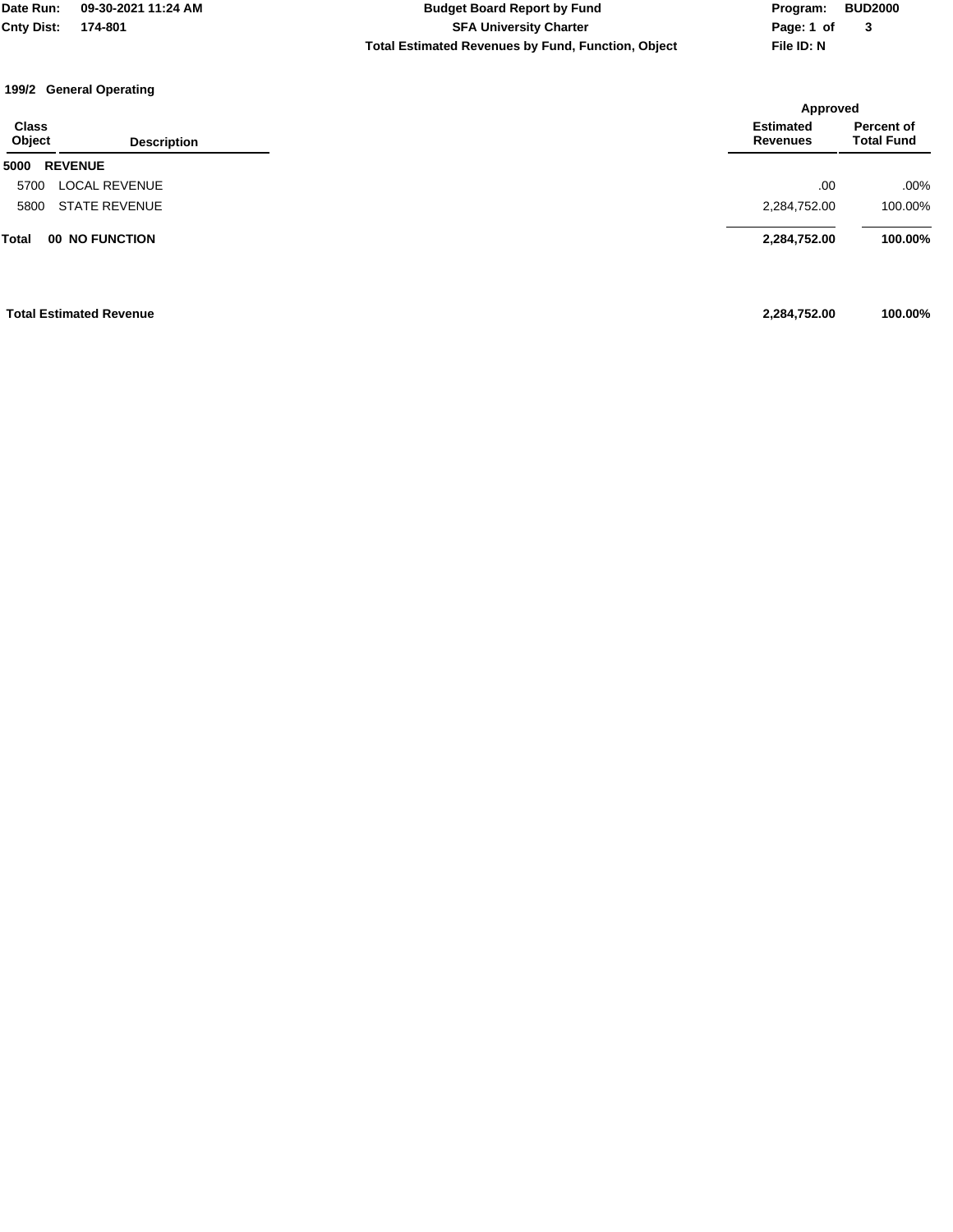# **Total Appropriations by Fund, Function, Object File ID: N Cnty Dist: 174-801 SFA University Charter Date Run: 09-30-2021 11:24 AM Budget Board Report by Fund Program: BUD2000**

**Page: 2 of 3**

### **199/2 General Operating**

|                        |                                       |                       | <b>Approved</b>                 |  |
|------------------------|---------------------------------------|-----------------------|---------------------------------|--|
| <b>Class</b><br>Object | <b>Description</b>                    | <b>Appropriations</b> | Percent of<br><b>Total Fund</b> |  |
|                        | <b>11 INSTRUCTION</b>                 |                       |                                 |  |
| 6100                   | <b>SALARIES &amp; BENEFITS</b>        | 1,402,447.07          | 61.38%                          |  |
| 6200                   | <b>CONTRACTED SERVICES</b>            | 44,500.00             | 1.95%                           |  |
| 6300                   | SUPPLIES AND MATERIALS                | 119,604.05            | 5.23%                           |  |
| 6400                   | TRAVEL & OTHER MISC COSTS             | 27,849.00             | 1.22%                           |  |
| Total                  | <b>11 INSTRUCTION</b>                 | 1,594,400.12          | 69.78%                          |  |
|                        | <b>13 CURR DEV &amp; INST STF DEV</b> |                       |                                 |  |
| 6100                   | <b>SALARIES &amp; BENEFITS</b>        | 35,329.45             | 1.55%                           |  |
| Total                  | 13 CURR DEV & INST STF DEV            | 35,329.45             | 1.55%                           |  |
|                        | <b>23 SCHOOL LEADERSHIP</b>           |                       |                                 |  |
| 6100                   | <b>SALARIES &amp; BENEFITS</b>        | 70,181.99             | 3.07%                           |  |
| Total                  | 23 SCHOOL LEADERSHIP                  | 70,181.99             | 3.07%                           |  |
|                        | <b>31 GUIDANCE/COUNSELING SV STU</b>  |                       |                                 |  |
| 6100                   | <b>SALARIES &amp; BENEFITS</b>        | .00                   | .00%                            |  |
| 6200                   | CONTRACTED SERVICES                   | 10,640.00             | .47%                            |  |
| Total                  | <b>31 GUIDANCE/COUNSELING SV S</b>    | 10,640.00             | .47%                            |  |
|                        | <b>33 HEALTH SERVICES-NURSE</b>       |                       |                                 |  |
| 6100                   | <b>SALARIES &amp; BENEFITS</b>        | 9,580.85              | .42%                            |  |
| 6300                   | SUPPLIES AND MATERIALS                | 2,500.00              | .11%                            |  |
| Total                  | 33 HEALTH SERVICES-NURSE              | 12,080.85             | .53%                            |  |
|                        | <b>35 FOOD SERVICES</b>               |                       |                                 |  |
| 6100                   | <b>SALARIES &amp; BENEFITS</b>        | .00                   | .00%                            |  |
| 6200                   | <b>CONTRACTED SERVICES</b>            | 20,430.00             | .89%                            |  |
| 6300                   | SUPPLIES AND MATERIALS                | .00                   | .00%                            |  |
| 6600                   | FURN & EQUIP (OVER \$5000)            | 22,990.00             | 1.01%                           |  |
| Total                  | <b>35 FOOD SERVICES</b>               | 43,420.00             | 1.90%                           |  |
|                        | <b>41 GENERAL ADMINISTRATION</b>      |                       |                                 |  |
| 6100                   | <b>SALARIES &amp; BENEFITS</b>        | 153,405.85            | 6.71%                           |  |
| 6200                   | <b>CONTRACTED SERVICES</b>            | 12,754.00             | .56%                            |  |
| 6300                   | SUPPLIES AND MATERIALS                | 500.00                | .02%                            |  |
| 6400                   | TRAVEL & OTHER MISC COSTS             | 6,000.00              | .26%                            |  |
| Total                  | <b>41 GENERAL ADMINISTRATION</b>      | 172,659.85            | 7.56%                           |  |
|                        | 51 PLANT MAINTENANCE/OPERATIONS       |                       |                                 |  |
| 6200                   | <b>CONTRACTED SERVICES</b>            | 191,400.00            | 8.38%                           |  |
| 6300                   | SUPPLIES AND MATERIALS                | 35,000.00             | 1.53%                           |  |
| 6400                   | TRAVEL & OTHER MISC COSTS             | 16,500.00             | .72%                            |  |
| Total                  | 51 PLANT MAINTENANCE/OPERA            | 242,900.00            | 10.63%                          |  |